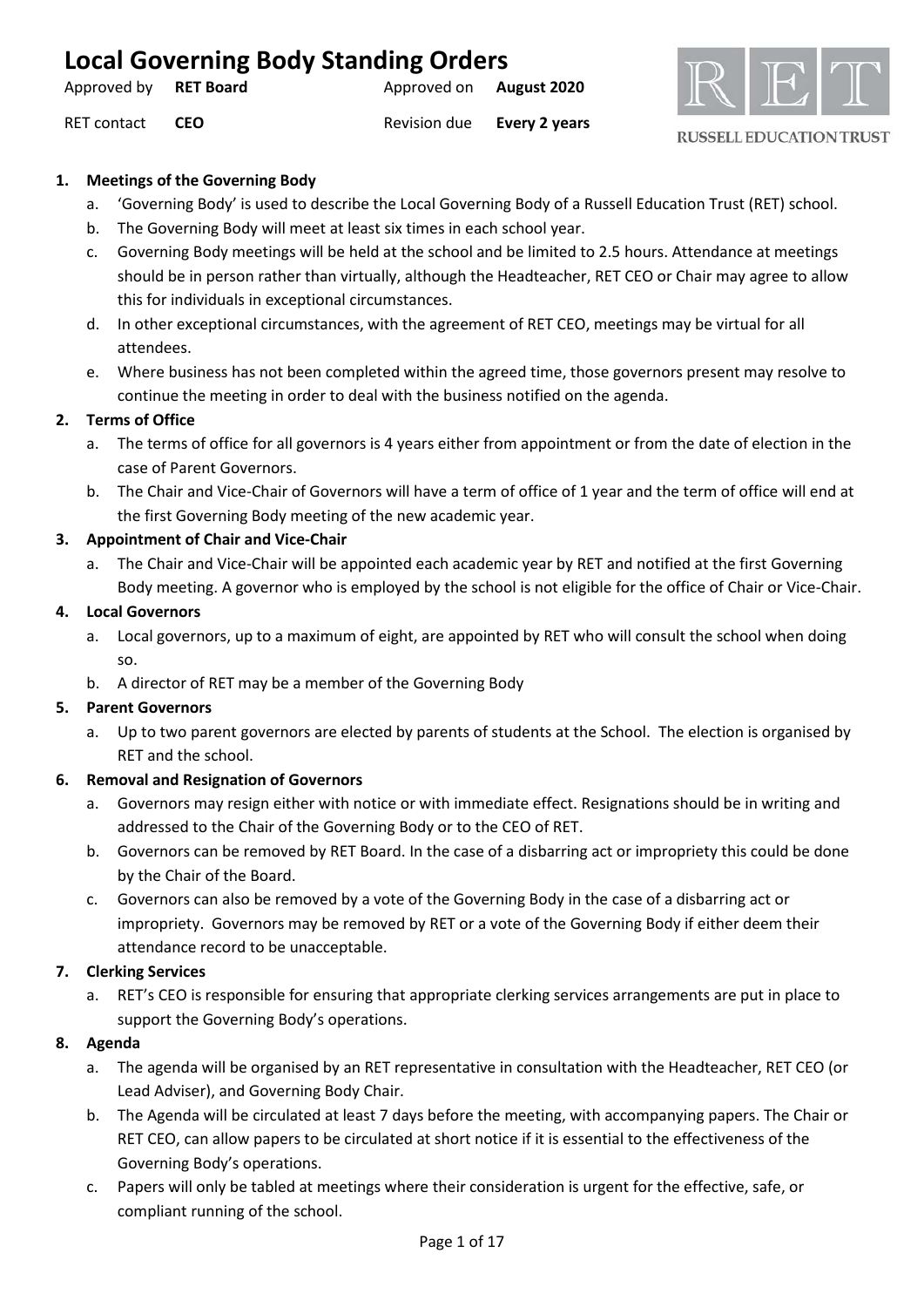| <b>Local Governing Body Standing Orders</b> |            |                                |  |  |  |
|---------------------------------------------|------------|--------------------------------|--|--|--|
| Approved by <b>RET Board</b>                |            | Approved on <b>August 2020</b> |  |  |  |
| RET contact                                 | <b>CEO</b> | Revision due Every 2 years     |  |  |  |



d. Any governor wishing to raise an urgent item at the meeting after the Agenda has been issued must give notice either in advance of the meeting to RET Clerking Services or to the Chair at the start of the meeting in exceptional circumstances. The Chair will decide whether any such item will be discussed or dealt with at the meeting or a subsequent meeting.

### **9. Attendance**

- a. Apologies including the reason for non-attendance should be sent to RET Clerking Services in advance of meetings.
- b. The time of arrival and/or departure of any governor outside the scheduled start and actual end time of the meeting will be recorded in the minutes.
- c. RET directors who are not formal members of the Governing Body can attend any meeting of the Governing Body meeting.
- d. With the approval of the Headteacher or RET CEO, the Governing Body may allow non-governors to attend Committees when needed but they may not form a majority, and have no vote.

### **10. Minutes**

a. Within 10 working days of the meeting, the draft minutes will be sent by RET Clerking Services to the Chair, Headteacher and relevant RET representatives for review.

### **11. Correspondence**

- a. All correspondence addressed to the Governing Body must be sent to RET Clerking Services. No governor will enter into any correspondence with third parties on behalf of the school without the prior approval of the RET CEO or Headteacher.
- b. RET Clerking Services will receive and log all correspondence to the Governing Body, and will forward all correspondence to the Chair, RET CEO or Headteacher as is appropriate, all of whom will keep RET Clerking Services informed of the actions taken.
- c. Relevant items of correspondence will be reported at the appropriate time to a meeting of the Governing Body.

### **12. Decision Making**

- a. All decisions must be made by the Governing Body except those delegated by the Governing Body to the Headteacher, an individual governor or group of governors, or a Governing Body Committee. The Governing Body cannot instruct RET nor can the Governing Body take any decision that conflicts with RET's articles or exceeds the powers vested in the Governing Body by the RET Scheme of Delegation.
- b. For the avoidance of doubt, no decisions or actions may be taken by an individual governor unless authority to do so has been delegated formally by resolution of the Governing Body or as part of the defined role of Designated Governors as set out in part 3 of this document.
- c. The Governing Body's chief adviser is the Headteacher. The Governing Body is also advised by the school's Lead Adviser, RET Chief Finance Officer and other RET and school officers as deemed appropriate by the RET CEO or Headteacher.
- d. Decisions of the Governing Body are binding on all its members.

### **13. Public Statements**

a. With the exception of the Chair, Vice-Chair and Headteacher, no governor will make any public statement about any matter concerning the School without the authority of the Governing Body and, where relevant, RET. Any statement made by the Chair or Vice Chair will be agreed with the Headteacher.

### **14. Committees**

a. The Governing Body may only delegate functions to Committees and individual governors that have been delegated to the Governing Body by RET's Board under the RET Scheme of Delegation. Committees and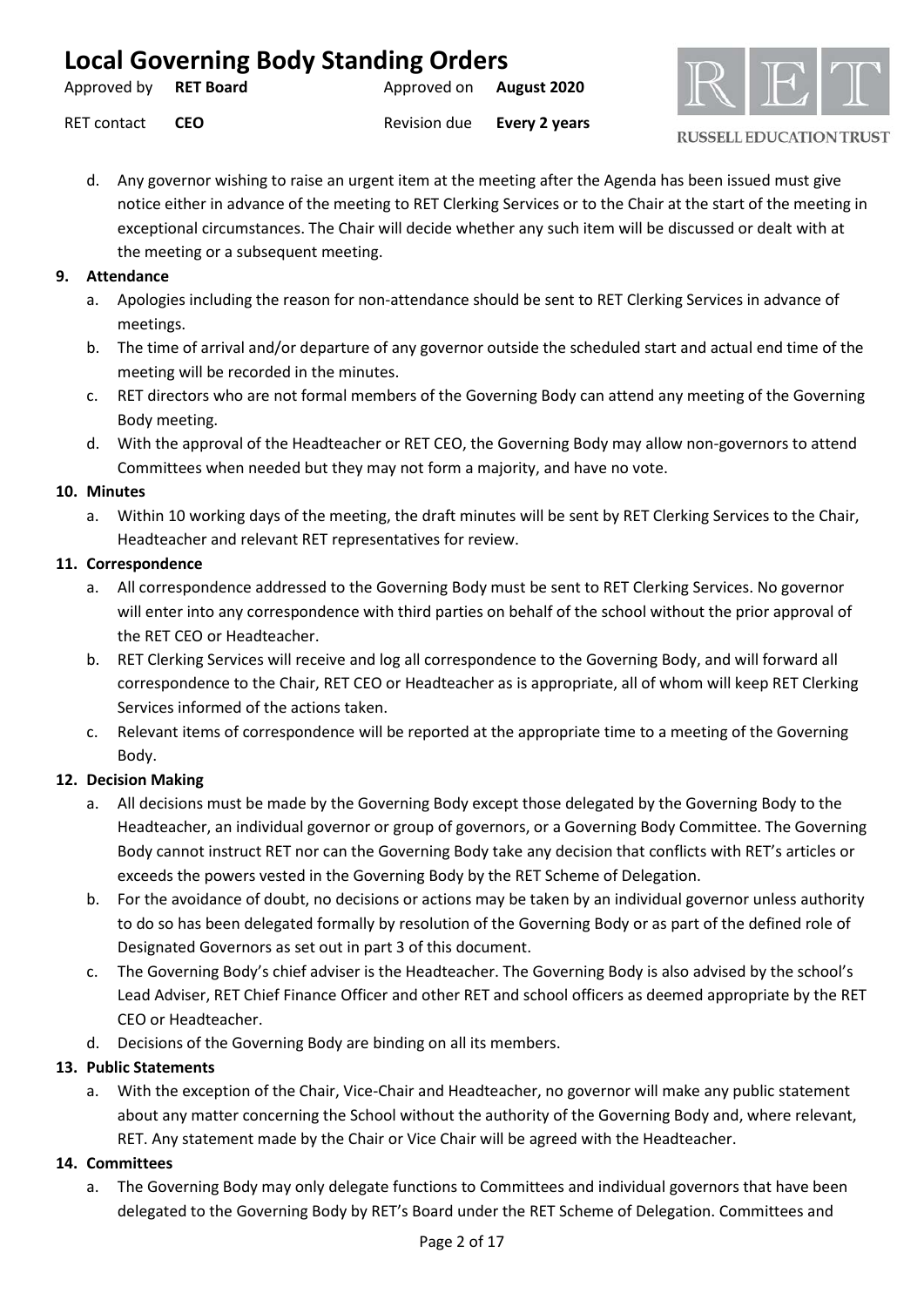| <b>Local Governing Body Standing Orders</b> |            |                                |                            |  |
|---------------------------------------------|------------|--------------------------------|----------------------------|--|
| Approved by RET Board                       |            | Approved on <b>August 2020</b> |                            |  |
| RET contact                                 | <b>CEO</b> |                                | Revision due Every 2 years |  |



individual governors to which the Governing Body has delegated any of its functions will act strictly in accordance with the terms of the RET Scheme of Delegation.

- b. When establishing Committees, the Governing Body will:
	- Have the approval of the RET CEO
	- Determine the membership in accordance with RET guidance.
	- Determine procedures for reporting back to the Governing Body in accordance with RET guidance.
- c. With the approval of the Headteacher or RET CEO, the Governing Body may allow non-governors to attend Committees as observers or advisers.
- d. The Headteacher is a member of every Committee although they may delegate their role to a member of the school's senior leadership team with the agreement of the RET CEO or RET lead adviser.
- e. Three committees are required for functions delegated as a matter of course:
	- 1. Pay and Performance Management
	- 2. Pay and Performance Management Appeals (constituted if required)
	- 3. Admissions
- f. Terms of reference for these committees are attached as an annexe to these standing orders.

## **15. Designated Governors**

- a. The Governing Body will appoint the following Designated Governors:
	- **Safeguarding**
	- Inclusion (SEND, Disadvantaged and Looked after Children)
	- Behaviour and Attendance
	- Health and safety
	- Finance
- b. The responsibilities for each of these roles and details of the terms of delegation from the Governing Body to these roles are detailed in the appendices to this document.
- c. The Governing Body may appoint other Governors to support the roles of the Designated Governors or to work with the school on the strategic leadership of other areas e.g. PSHCE, RSE, MAGT

### **16. Working Groups**

- a. Working groups will only be established by the Governing Body with the prior approval of the Headteacher or RET CEO. When establishing Working Groups, the Governing Body will:
	- 1. Determine the membership
	- 2. Establish the terms of reference
	- 3. Determine procedures for reporting back
- b. The Headteacher or RET CEO or representative may attend any working group meeting.

### **17. Quorum**

- a. Decisions cannot be taken at Governing Body meetings unless a quorum of governors is present. Quorum requirements for Committee meetings are set out in part 2 of this document.
- b. The quorum requirement for Governing Body meetings equates to the greater of:
	- 4; or
	- one third (rounded up to a whole member) of the total number of governors holding office at the date of the meeting.
- c. In addition, one of the governors must be the Headteacher or in their absence, the CEO of RET or their representative.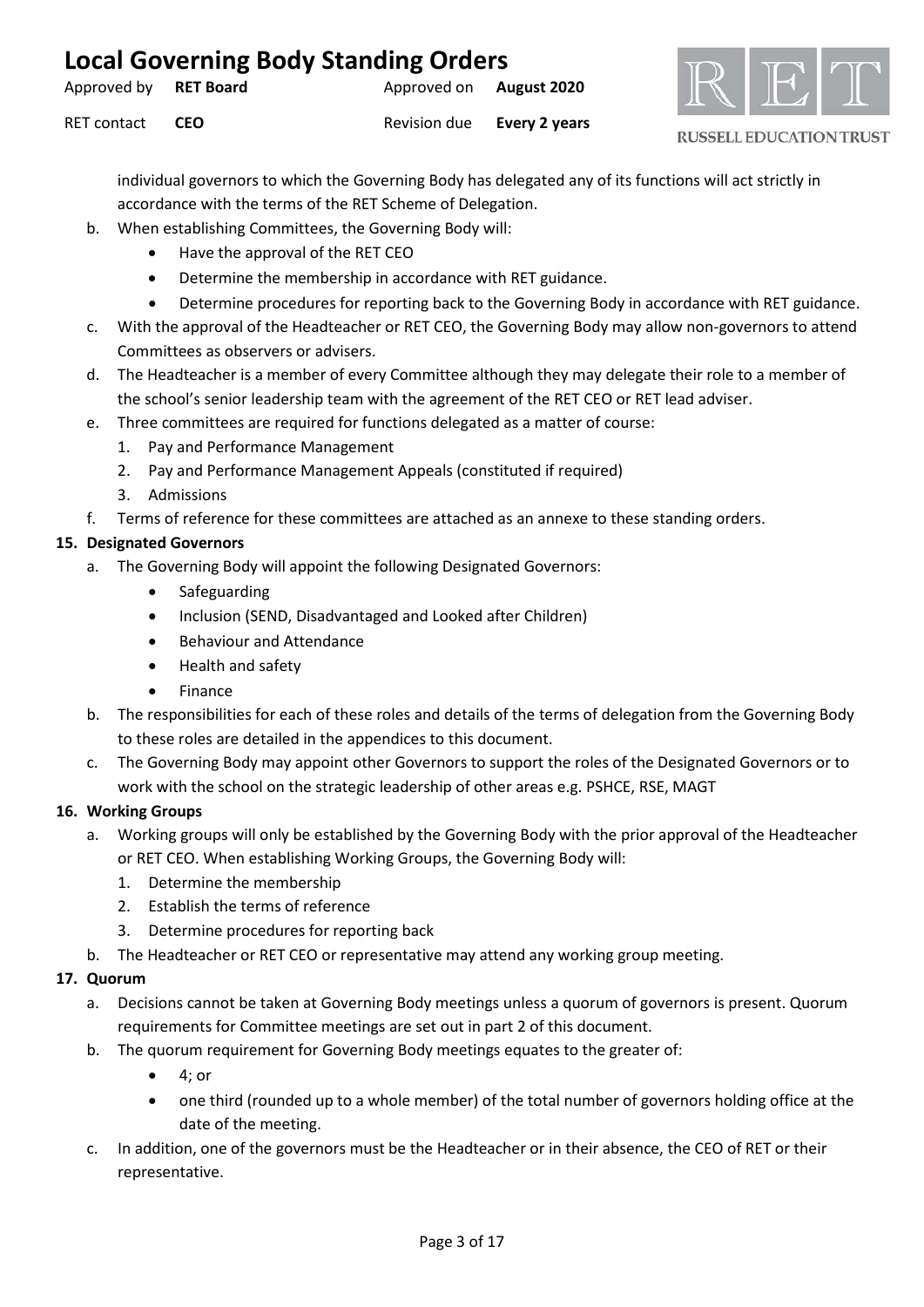| <b>Local Governing Body Standing Orders</b> |            |                                |                            |  |
|---------------------------------------------|------------|--------------------------------|----------------------------|--|
| Approved by RET Board                       |            | Approved on <b>August 2020</b> |                            |  |
| RET contact                                 | <b>CEO</b> |                                | Revision due Every 2 years |  |



### **18. Confidentiality**

a. All governors have a duty not to discuss any confidential item of Governing Body or RET business outside the meeting. Neither should they discuss or reveal more detail than is recorded in the minutes.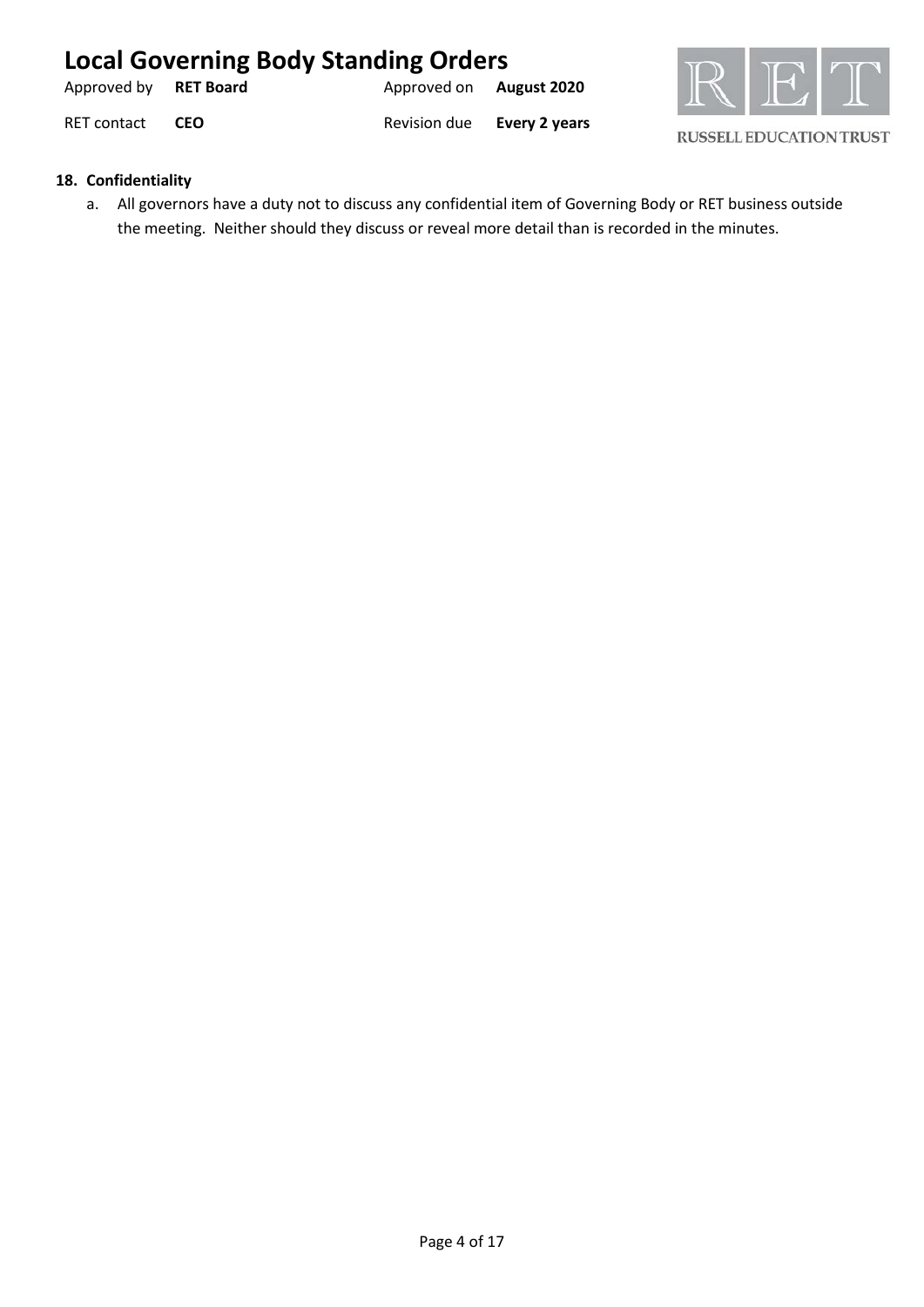Approved by **RET Board Approved on <b>August 2020** 

RET contact **CEO** Revision due **Every 2 years**



**RUSSELL EDUCATION TRUST** 

### **Annexe A – Committees**

### **Pay and Performance Management**

### **1. Terms of Reference**

a. To support RET and the Headteacher in ensuring that RET Pay and Performance Management Policy is fairly applied.

### **2. Delegated Roles**

- a. To ratify the decision of the Headteacher's Performance Management Review Group
- b. To receive the recommendations of the Headteacher about the pay of those on the leadership pay range; and to satisfy themselves that these recommendations have been endorsed by RET's CEO or representative (usually Lead Adviser) and to decide on leadership pay in the light of these recommendations
- c. To ratify the Headteacher's decisions about performance related pay and progression for all staff outside the teachers' leadership group, at the conclusion of the annual performance review round(s)
- d. To report to LGB about the pattern of Performance Management and Pay outcomes, and fair application of current policies across the school

### **3. Membership**

- a. Chair of Governors
- b. Designated Finance Governor
- c. Two other governors
- d. Headteacher (except for 2.a above)
- **4. Advisers**
	- a. CEO of RET or her/his representative
- **5. Quorum**
	- a. Headteacher, Designated Finance Governor, Chair of Governors and RET Adviser
- **6. Note**
	- a. Throughout these processes it is the duty of governors, as far as possible, to protect information about individuals' salaries. Decisions relate to pay progression NOT to pay levels, which are fixed at time of appointment.

### **Pay and Performance Management Appeals**

### **1. Terms of Reference**

- a. To hear appeals against the decision of the Headteacher or the decision of the Pay and Performance Management Committee in relation to individual members of staff
- **2. Membership**
	- a. Three governors not on the Pay and Performance Management Committee
	- b. RET Adviser

### **3. Note**

a. Throughout these processes it is the duty of governors, as far as possible, to protect information about individuals' salaries. Decisions relate to pay progression NOT to pay levels, which are fixed at time of appointment.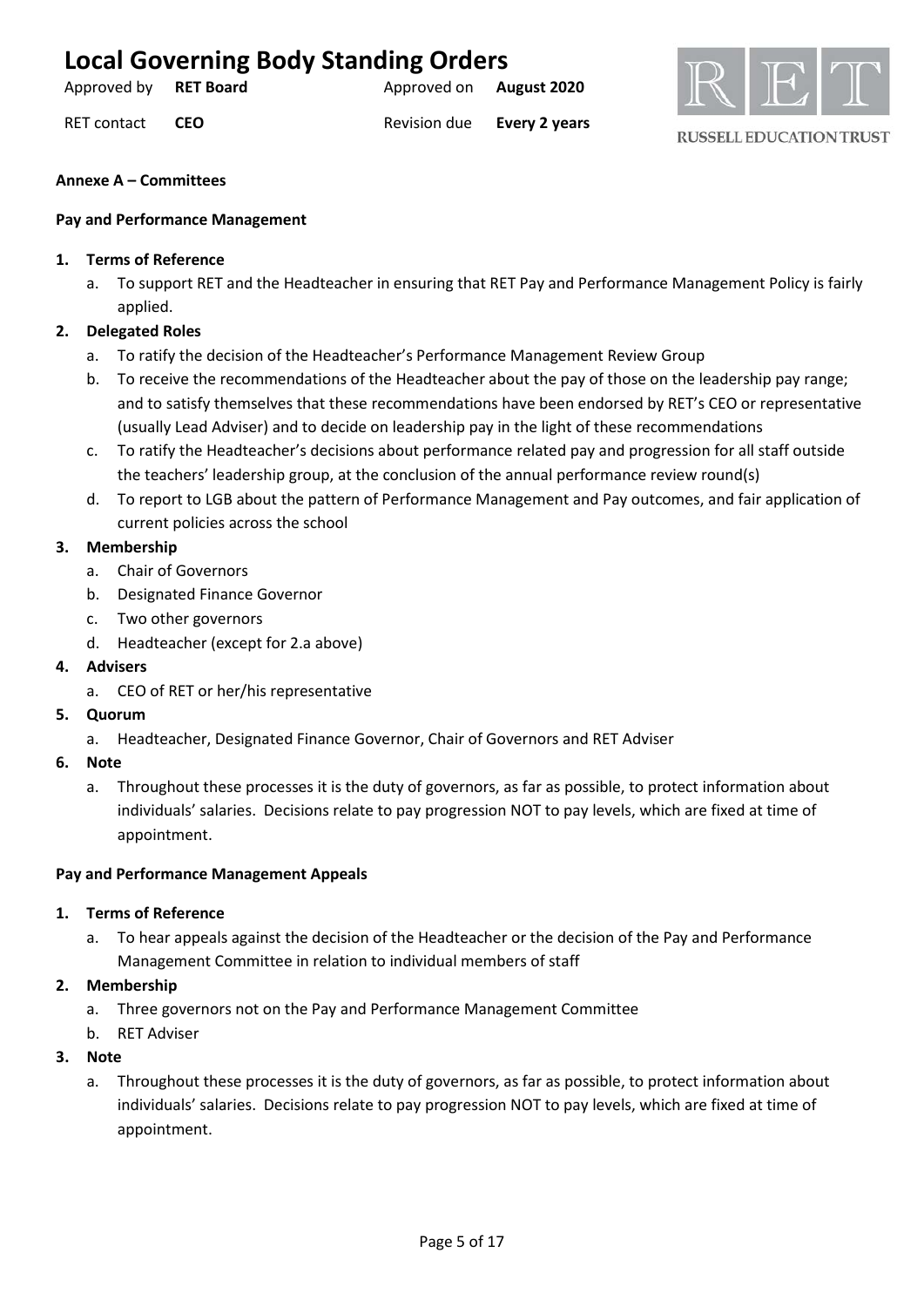| <b>Local Governing Body Standing Orders</b> |            |                                |                            |  |
|---------------------------------------------|------------|--------------------------------|----------------------------|--|
| Approved by <b>RET Board</b>                |            | Approved on <b>August 2020</b> |                            |  |
| <b>RET contact</b>                          | <b>CEO</b> |                                | Revision due Every 2 years |  |



## **Admissions**

- **1. Terms of Reference**
	- a. To support RET and the Headteacher in ensuring that the school's admissions policy is fairly applied.

### **2. Delegated**

- a. To verify and confirm sibling status for admissions criteria (usually delegated to the Headteacher)
- b. To verify and confirm other admissions criteria status (usually delegated to the Headteacher)
- c. To decide on exceptional medical or social need applications

### **3. Membership**

- a. Two governors
- b. Headteacher

### **4. Advisers**

a. RET Adviser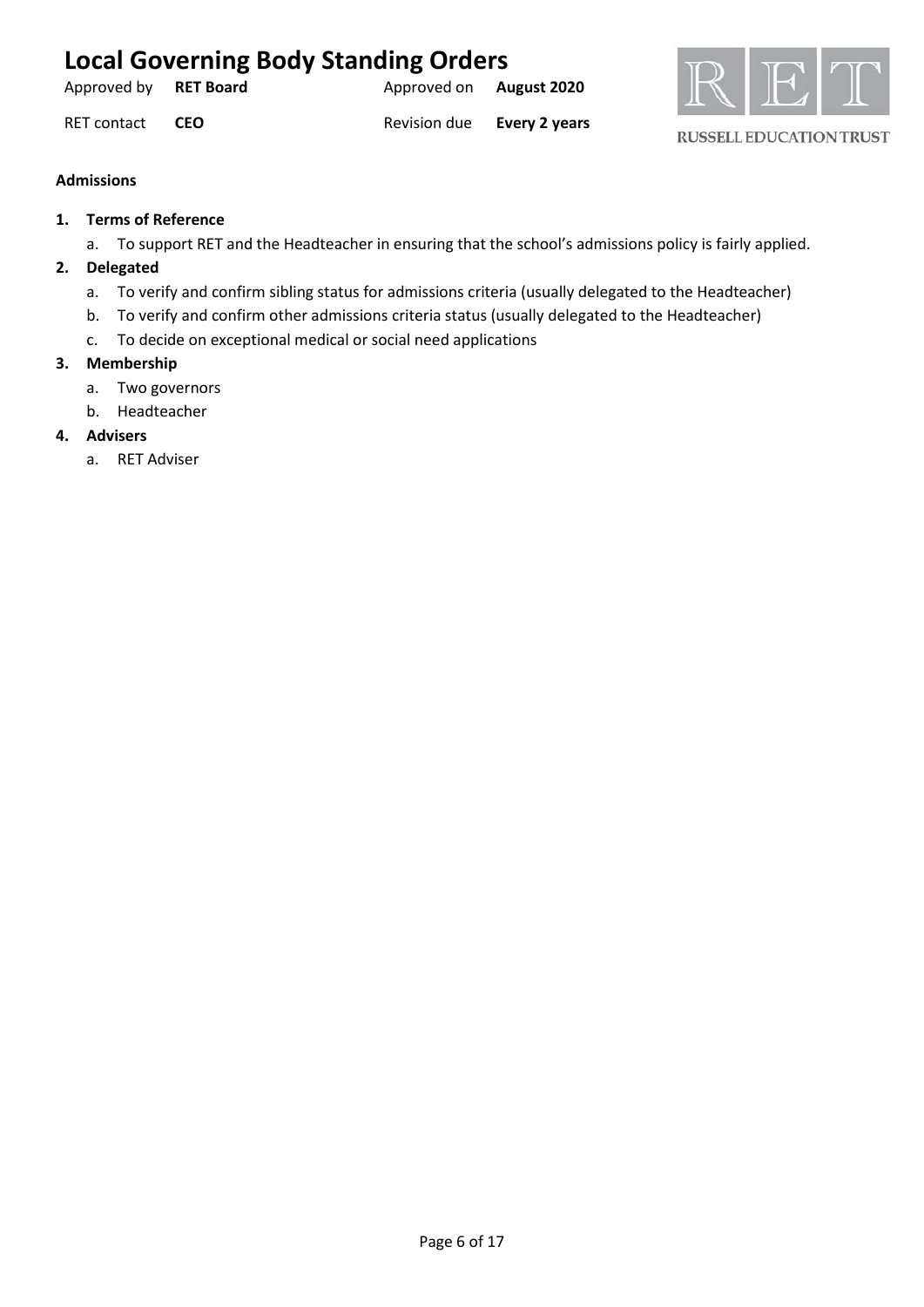| Approved by RET Board |            | Approved on August 2020 |                      |
|-----------------------|------------|-------------------------|----------------------|
| RET contact           | <b>CEO</b> | Revision due            | <b>Every 2 years</b> |



### **Appendix 1: Role of Chair and Vice Chair of LGB**

- 1. The role of the Chair and Vice Chair is demanding, complex and multi-faceted. The Chair leads the LGB ensuring it fulfils its functions well. A good chair will ensure the LGB's focus is on the strategic. The culture of the LGB is largely determined by its Chair. The Chair is "first among equals" but has no defined individual power. A good Chair works well with school leaders to shape proposals to be discussed at the LGB meetings.
- 2. The Chair should facilitate the LGB working as a team with RET to challenge, support and contribute to the strategic leadership of the school. A well as leader of the LGB, the Chair is at times a confidante, a manager, a critical friend, a cheerleader, an ambassador, an arbitrator, and possibly a mentor and coach; the balance of these roles adopted will depend on the situation at hand and in particular the experience and strengths of the headteacher.
- 3. The Vice Chair should develop a close working relationship with the Chair, support the chair in ensuring the LGB functions effectively, take on responsibilities delegated by the Chair, and act as Chair of the LGB in the absence of the appointed chair.
- 4. The Chair and Vice Chair of the LGB are appointed annually by the RET Board. Their role is to lead the work of the LGB as representatives of the RET Board under five broad areas:
	- a. Leading governance in school
		- 1. To ensure that the LGB and headteacher work closely with the RET CEO and have a shared sense of purpose, set a clear vision and strategy for the school(s) and to lead the LGB in monitoring the headteacher's implementation of the school strategy.
		- 2. Be a member of the RET Policy Committee and contribute advice to the Board
	- b. Leading and developing the team
		- 1. To work with the Trust to ensure the LGB has the required skills to govern well through appropriate induction and ongoing training, and that appointments made fill any identified skills gaps.
		- 2. To ensure members of the LGB act reasonably and in line with the code of conduct.
		- 3. To work with the Trust to ensure that there is a plan for succession for the chair, vice-chair and any committee chairs.
	- c. The chair, the headteacher and accountability
		- 1. To build a professional relationship with the headteacher.
		- 2. To meet regularly with the headteacher, which in normal circumstances is likely to be monthly.
		- 3. To ensure all governors concentrate on their strategic role, receive information fit for purpose and hold the headteacher to account.
		- 4. To participate in the headteacher's performance review, ensuring that appropriate CPD is provided.
		- 5. Where required, represent the LGB with external partners and be an advocate for the school.
		- 6. To attend school functions as appropriate and encourage other governors to do so.
	- d. Leading school improvement
		- 1. To ensure the LGB is involved at a strategic level in the school's self-evaluation process and that this feeds into the key priorities keeping the LGB's business focussed on the key strategic priorities.
		- 2. To represent the LGB at relevant external meetings with agencies such as Ofsted, the Department for Education and the local authority.
		- 3. To ensure the LGB obtains and listens to the views of parents, students and staff.
	- e. Leading LGB business
		- 1. Chair meetings effectively and promote an open culture on the LGB that allows ideas and discussion to thrive whilst ensuring clear decisions are reached as quickly as possible.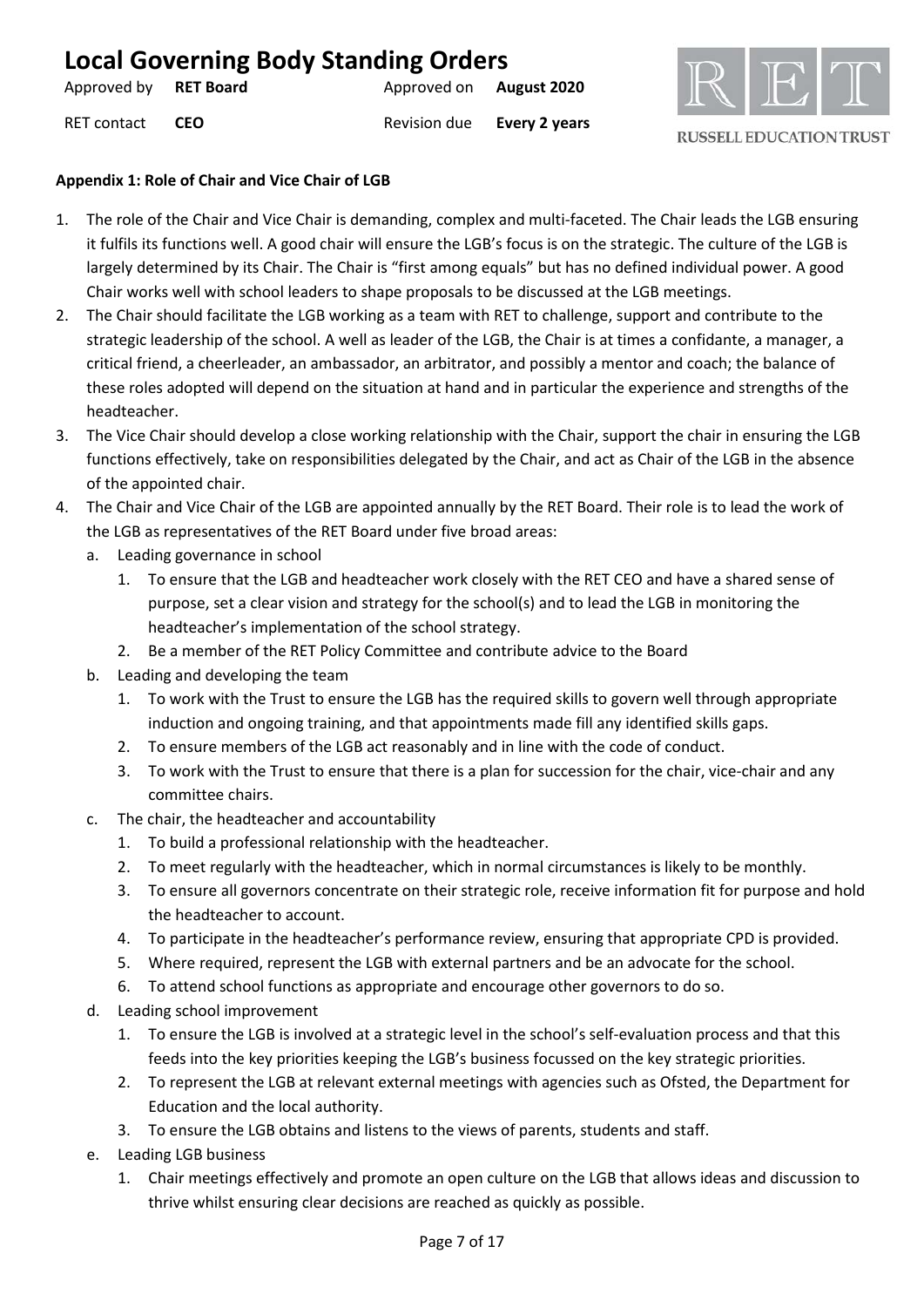| <b>Local Governing Body Standing Orders</b> |            |                                |                            |  |
|---------------------------------------------|------------|--------------------------------|----------------------------|--|
| Approved by RET Board                       |            | Approved on <b>August 2020</b> |                            |  |
| RET contact                                 | <b>CEO</b> |                                | Revision due Every 2 years |  |



2. To ensure that decisions taken at the meetings of the Governing Body are implemented.

### **Appendix 2: Role of the Safeguarding Governor**

### **1. Context**

- a. Keeping Children Safe in Education (KCSIE) requires that Governing bodies should ensure there are appropriate policies and procedures in place in order for appropriate action to be taken in a timely manner to safeguard and promote children's welfare.
- b. This should include:
	- 1. Individual schools and colleges having an effective child protection in accordance with government guidance, updated annually and publicly available.
	- 2. A staff code of conduct covering acceptable use of technologies, staff/student relationships, communications (including the use of social media) and other relevant matters.
	- 3. Appropriate safeguarding responses to children who go missing from education, particularly on repeat occasions, to help identify the risk of abuse and neglect, including sexual abuse or exploitation, and to help prevent the risk of them going missing in future.

### **2. General Responsibilities**

- a. The Safeguarding governor will ensure that:
	- 1. a senior member of staff is appointed as the designated safeguarding lead (DSL) and that this role is incorporated into their job description.
	- 2. a senior member of staff is appointed as the designated teacher for looked after children (LAC).
	- 3. inter-agency procedures are being followed where necessary.
	- 4. arrangements are in place for the functions of the DSL to be carried out in their absence.
	- 5. a system is in place and working effectively to ensure that the school's "Single Central Record" is administered correctly, is up-to-date and compliant with the requirements of statutory guidance.
- b. The safeguarding governor will review:
	- 1. the school safeguarding audit and providing a summary report to the Governing Body or relevant committee.
	- 2. the school's recruitment processes and make recommendations for approval by the governing board.
	- 3. the school's safeguarding policy including child protection and staff behaviour policies; those relating to procedures for allegations against staff members; and those relating to peer-on-peer abuse and make recommendations for approval by the LGB.
- c. The safeguarding governor will monitor:
	- 1. progress and actions against the safeguarding audit.
	- 2. students' understanding of the safeguarding measures in place and the provision to them of a means for their voices to be heard and acknowledged.
	- 3. that the DSL receives formal safeguarding training every two years
	- 4. that all school staff receive formal safeguarding and child protection training on induction.
	- 5. that all school staff, including DSL and designated teacher, receives regular, updated safeguarding and child protection updates on annual basis.
	- 6. that all governors receive regular, up-to-date safeguarding training.
	- 7. check that at least one member of an interview panel has undertaken safer recruitment training.

### **Appendix 3: Role of the Inclusion (SEND, Disadvantaged and Looked after Children) Governor**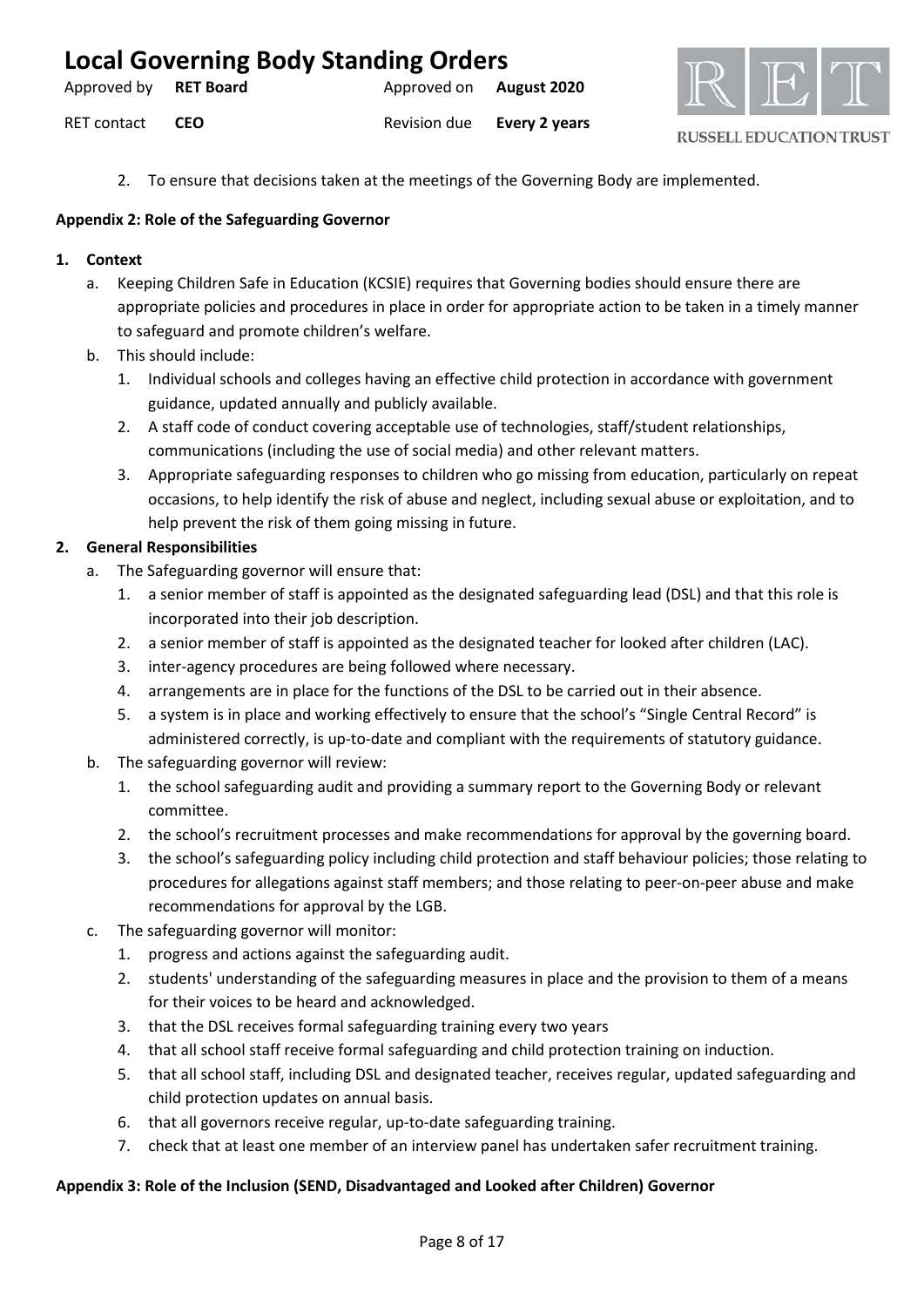| <b>Local Governing Body Standing Orders</b> |  |                                |  |  |
|---------------------------------------------|--|--------------------------------|--|--|
| Approved by RET Board                       |  | Approved on <b>August 2020</b> |  |  |

RET contact **CEO** Revision due **Every 2 years**



**RUSSELL EDUCATION TRUST** 

### **1. Context**

- a. The ['SEND code of practice: 0 to 25 years'](https://www.gov.uk/government/publications/send-code-of-practice-0-to-25) 2015 states that the governing board must ensure that there is a designated governor identified to maintain oversight of SEND provision and make arrangements for this function to be delegated to an appropriate sub-committee.
- b. The SEND governor should develop and maintain an awareness of SEND provision in the school on behalf of the LGB, ensure that the school maintains a focus on inclusive practice, as well as identify and seek to remove any barriers to learning.
- c. Although it is not compulsory to appoint a named governor for disadvantaged or looked after children (LAC), they and previously LAC are among the most vulnerable students in school and it is regarded good practice for the Governing Body to maintain oversight of the provision delivered to them.
- d. For the purpose of this document, where the term LAC is used, this includes students who are previously LAC.
- e. Where the term disadvantaged is used it includes those eligible for pupil premium and other vulnerable students.

## **2. General Responsibilities**

- a. The Inclusion Governor will ensure that the school:
	- 1. has appointed an appropriately qualified SENCO and they have received appropriate training
	- 2. has appointed a designated teacher for LAC who receives appropriate regular training at least once every two years
	- 3. has a suitable and up-to-date SEN information report and policy which is published on the website
	- 4. has processes in place to:
		- make the necessary special educational provision for any student with SEN
		- meet the needs of students with SEND
		- make reasonable adjustments in line with the Equality Act 2010
		- ensure that SEND, LAC and Disadvantage students join in with the everyday activities of the school
	- 5. publishes on its website an up-to-date and compliant report on the use of the PPG and its intended impact for the current academic year and the total spend and impact of the previous year PPG allocation.
- b. The Inclusion Governor will review:
	- 1. the effectiveness of the school's SEND policies and procedures.
	- 2. the impact of the school's engagement with parents in relation to SEND.
	- 3. student, parent and staff surveys that seek views as to how students with SEND are supported.
	- 4. the implementation of the policy for LAC using the DfE's 'The designated teacher for looked-after and previously looked-after children' (2018).
	- 5. the school's mechanisms for effective transitions between key stages and between schools.
	- 6. the implementation of school's Pupil Premium Policy.
- c. The Inclusion Governor will meet the SENCO and/or Designated Teacher on a regular basis to monitor:
	- 1. all aspects of SEND provision
	- 2. the school's use of its SEN budget and resources
	- 3. the progress of students with SEN
	- 4. the progress of disadvantaged students (including LAC and PP)
	- 5. the impact of the PPG on outcomes for students at the school
- d. The Inclusion will:
	- 1. attend any relevant training
	- 2. report back to the LGB about health and safety issues and developments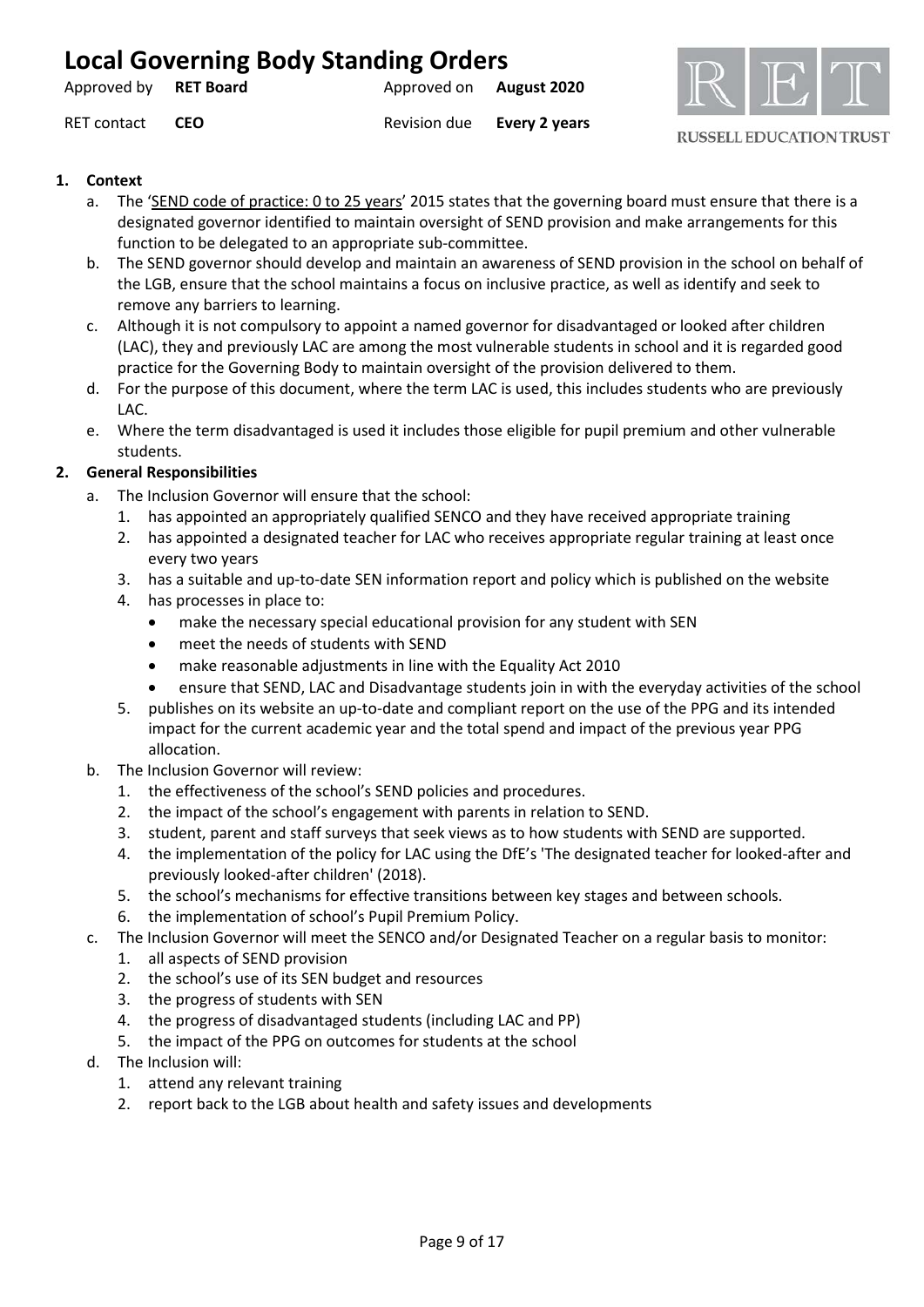| Approved by RET Board |            | Approved on <b>August 2020</b> |                      |
|-----------------------|------------|--------------------------------|----------------------|
| RET contact           | <b>CEO</b> | Revision due                   | <b>Every 2 years</b> |



**RUSSELL EDUCATION TRUST** 

### **Appendix 4: Role of the Behaviour and Attendance Governor**

- **1. Context**
	- a. The Education and Inspections Act 2006 (EIA) Section 88(1) requires governing bodies to ensure that policies designed to promote good behaviour and discipline on the part of its students are pursued at the school.
	- b. The EIA requires the Governing Body to:
		- 1. make, and from time to time review, a written statement of general principles to guide the head teacher in determining measures to promote good behaviour and discipline amongst students; and
		- 2. notify the head teacher and give him or her related guidance if the Governing Body wants the school's behaviour policy to include particular measures or address particular issues.
	- c. Before making their statement of principles (which must be published on the school website), the Governing Body must consult (in whatever manner they think appropriate) the head teacher, school staff, parents and students.
- 2. General Principles
	- a. The Behaviour and Attendance Governor will ensure that:
		- 1. The policies and procedures in place in relation to behaviour, exclusions and disciplinary arrangements are implemented effectively and reflect the school's and Trust's responsibilities under the Equality Act 2010 including the making of reasonable adjustments where necessary,
		- 2. the Behavioural Policy is accessible to all students, including students from vulnerable groups and those with SEND, to ensure the policy supports them to meet behaviour expectations successfully.
		- 3. Implementation of policies linked to student behaviour recognises the potential for poor behaviour choices to be masking mental health and wellbeing issues.
	- b. The Behaviour and Attendance Governor will review:
		- 1. the effectiveness of the school's behaviour and exclusion policies and associated disciplinary arrangements.
		- 2. the impact of the school's engagement with parents regarding behaviour expectations and implementation of the Behavioural Policy.
		- 3. student, parent and staff surveys that seek views as to how behaviour and welfare are managed within the school and how safe the school environment is.
	- c. The Behaviour and Attendance Governor will monitor:
		- 1. summary records of disruptive behaviour and attendance including those for bullying, racist and homophobic behaviour.
		- 2. how the school provides interventions and support for students at risk of exclusion.
		- 3. the pattern and frequency of internal, fixed-term and permanent exclusions for different groups of students as well as data for students at risk of exclusion.
		- 4. the effectiveness of arrangements to manage and improve attendance and punctuality, in particular for students who are persistently absent.
	- d. The Behaviour and Attendance Governor will:
		- 1. attend any relevant training
		- 2. report back to the LGB about their work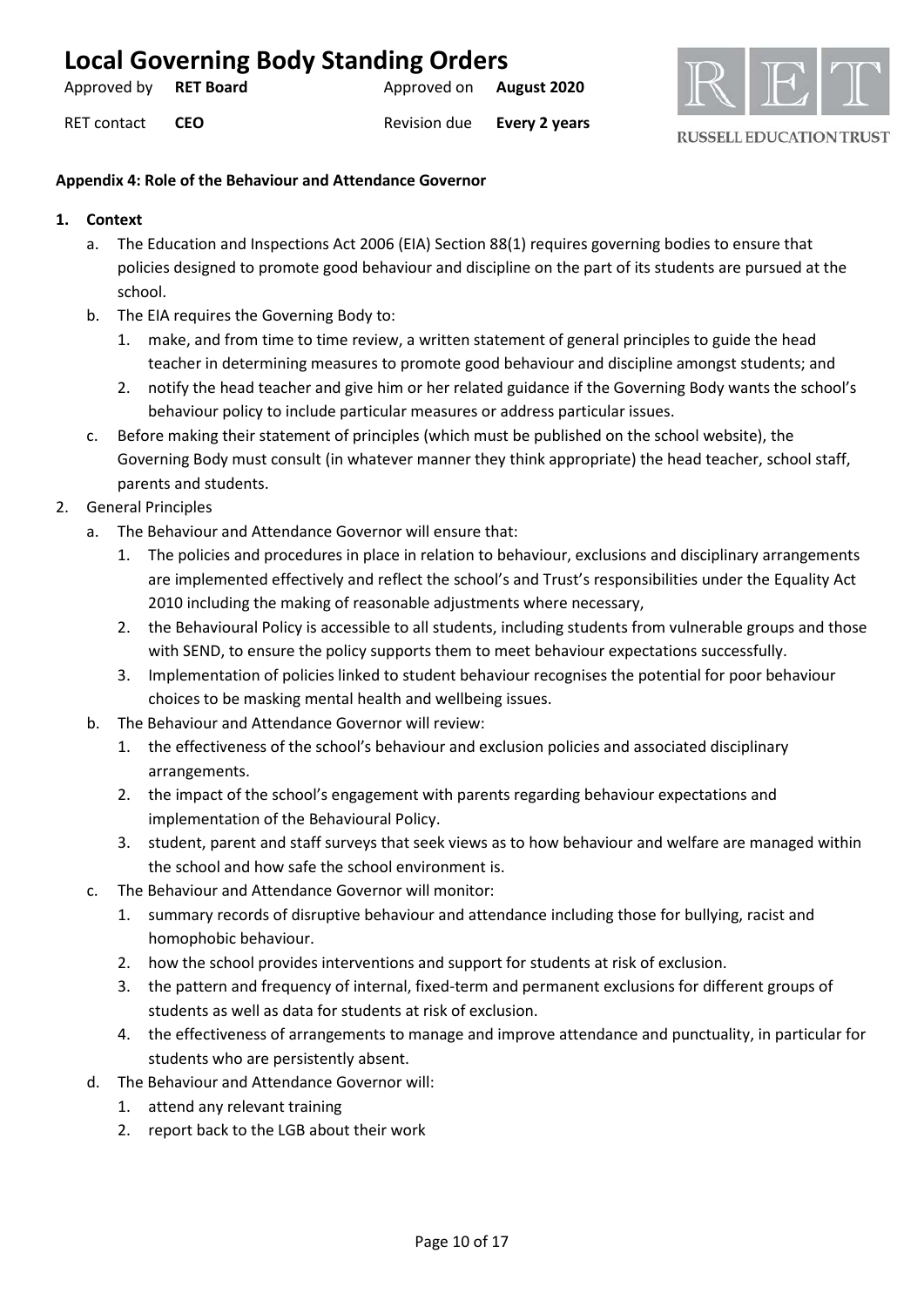| Approved by <b>RET Board</b> |            | Approved on <b>August 2020</b> |                      |
|------------------------------|------------|--------------------------------|----------------------|
| RET contact                  | <b>CEO</b> | Revision due                   | <b>Every 2 years</b> |



**RUSSELL EDUCATION TRUST** 

### **Appendix 5: Role of the Health and Safety Governor**

### **1. Context**

- a. The Health and Safety at Work etc Act 1974 (HSW Act) places duties on employers to safeguard so far as is reasonably practicable, the health, safety and welfare of their employees (Section 2 of the HSW Act) and the health and safety of persons not employed (Section 3 of the HSW Act) but who may be affected by the work activities, such as students and visitors. Employers have additional duties under other health and safety legislation such as the Control of Substances Hazardous to Health Regulations (COSHH).
- b. Persons who conduct an undertaking which involves control of premises also have duties under Section 4 of the HSW Act to take reasonable measures to ensure so far as is reasonably practicable that the premises and any plant and substances provided for work use are safe and without risk to health.
- c. The Trust is the employer for the purposes of the act and appoints the LGB as its representative for monitoring the effectiveness of its arrangements for Health and Safety. The LGB is jointly "conducting the undertaking" involving control of premises and shares some of the duties under the act.

### **2. General Responsibilities**

- a. The Health and Safety Governor will ensure that:
	- 1. the Trust health and safety policy reflects the school's circumstances
	- 2. the school has an emergency plan
	- 3. staff know where to find the school's risk assessments and that these are up to date and carried out for all the relevant areas
	- 4. accidents are investigated and steps are taken to avoid them happening again
- b. The Health and Safety Governor will review:
	- 1. the school's record of accidents and near misses to look for any patterns which could cause concern
	- 2. how school staff receive relevant information from school management about health and safety and that there's a process to inform them of changes
- c. The Health and Safety Governor will monitor:
	- 1. how staff are managing health and safety by carrying out an audit of procedures once a year
	- 2. that names and work locations of first aiders and first aid boxes are displayed through the school
	- 3. that all appropriate health and safety checks are carried out (for example, fire alarm tests)
- d. The Health and Safety Governor will:
	- 1. attend any relevant training
	- 2. report back to the LGB about health and safety issues and developments
- e. The Health and Safety Governor will not conduct any health and safety checks themselves.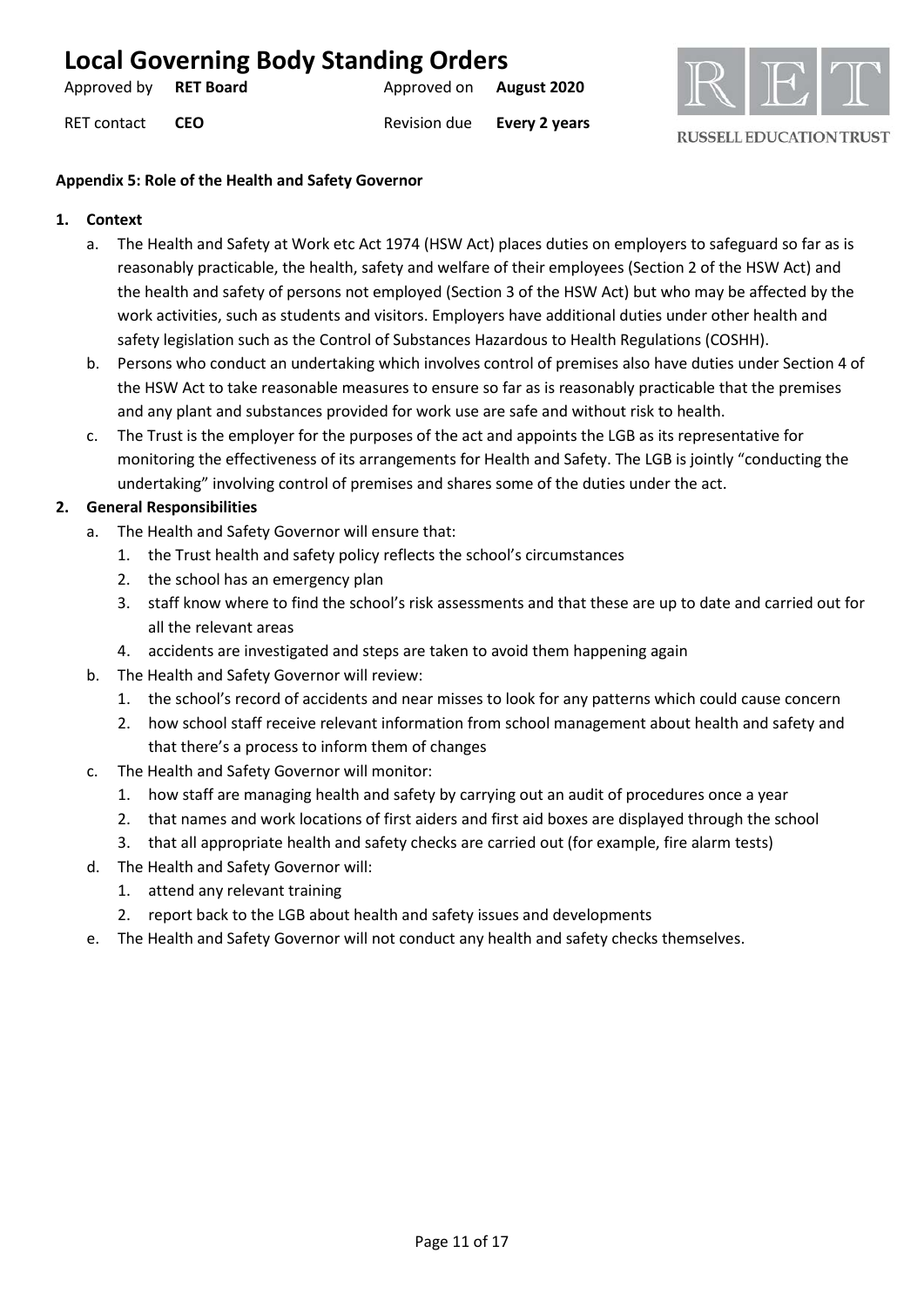| Approved by RET Board |            | Approved on <b>August 2020</b> |                      |
|-----------------------|------------|--------------------------------|----------------------|
| RET contact           | <b>CEO</b> | Revision due                   | <b>Every 2 years</b> |



**RUSSELL EDUCATION TRUST** 

### **Appendix 6: Role of the Finance Governor**

### **1. Context**

- a. It is a requirement of all academy trusts' funding agreements to follow th[e Academies Financial Handbook](https://www.gov.uk/guidance/academies-financial-handbook) (AFH), which sets out duties in relation to governance and financial oversight, alongside a structure of delegated authorities. Trustees must understand the AFH in detail, and be aware of the Charity Commission's guidance ['The essential trustee: what you need to know, what you need to do \(CC3\)'](http://www.charitycommission.gov.uk/publications/cc3.aspx) and ['Internal financial controls for charities \(CC8\)'](http://www.charitycommission.gov.uk/publications/cc8.aspx).
- b. Academy Trustees have responsibility to ensure their trust's assets and funds are used only in accordance with legislation, their articles of association and funding agreement and the AFH. Trustees have wide discretion over their use of funds, and are responsible for the proper stewardship of those funds by exercising reasonable discretion and ensuring value for money, regularity and propriety on all transactions and in all decision-making.
- c. Local governing bodies, while not trustees, act as agents of the Trustees in monitoring and reviewing the school's finance planning and operations. The designated Finance Governor is therefore expected to acquaint themselves with the AFH and Charity Commission guidance in the same way as a Trustee and act as a link between the school's finance planning and operations function and the Governing Body

# **2. General Responsibilities**

- a. The Finance Governor will ensure that:
	- 1. financial plans are sustainable and are in line with the school's agreed approach to reserves
	- 2. the LGB discuss budget implications of major initiatives, current commitments and changes to existing arrangements or external influences on budgets
	- 3. all external audit and internal scrutiny recommendations are implemented to ensure compliance with the Academies Financial Handbook
- b. The Finance Governor will monitor and review:
	- 1. management accounts issued by the school;
	- 2. the school's annual revenue and capital budget in advance of its approval;
	- 3. capital project proposals to ensure they are affordable and are aligned with the school's priorities;
	- 4. draft Governing Body agendas to ensure all relevant finance matters are tabled;
	- 5. staffing and curriculum plans to ensure that the budget and staffing plans are aligned; and
	- 6. student number projections to ensure that they are realistic and in line with budget assumptions.
- c. The Finance Governor will:
	- 1. attend termly meetings with the headteacher and/or finance officer to discuss the school's financial position, including income, expenditure, commitments and forecasts
	- 2. keep abreast of current developments in schools finance
	- 3. report back to the LGB on finance matters
	- 4. attend any relevant training;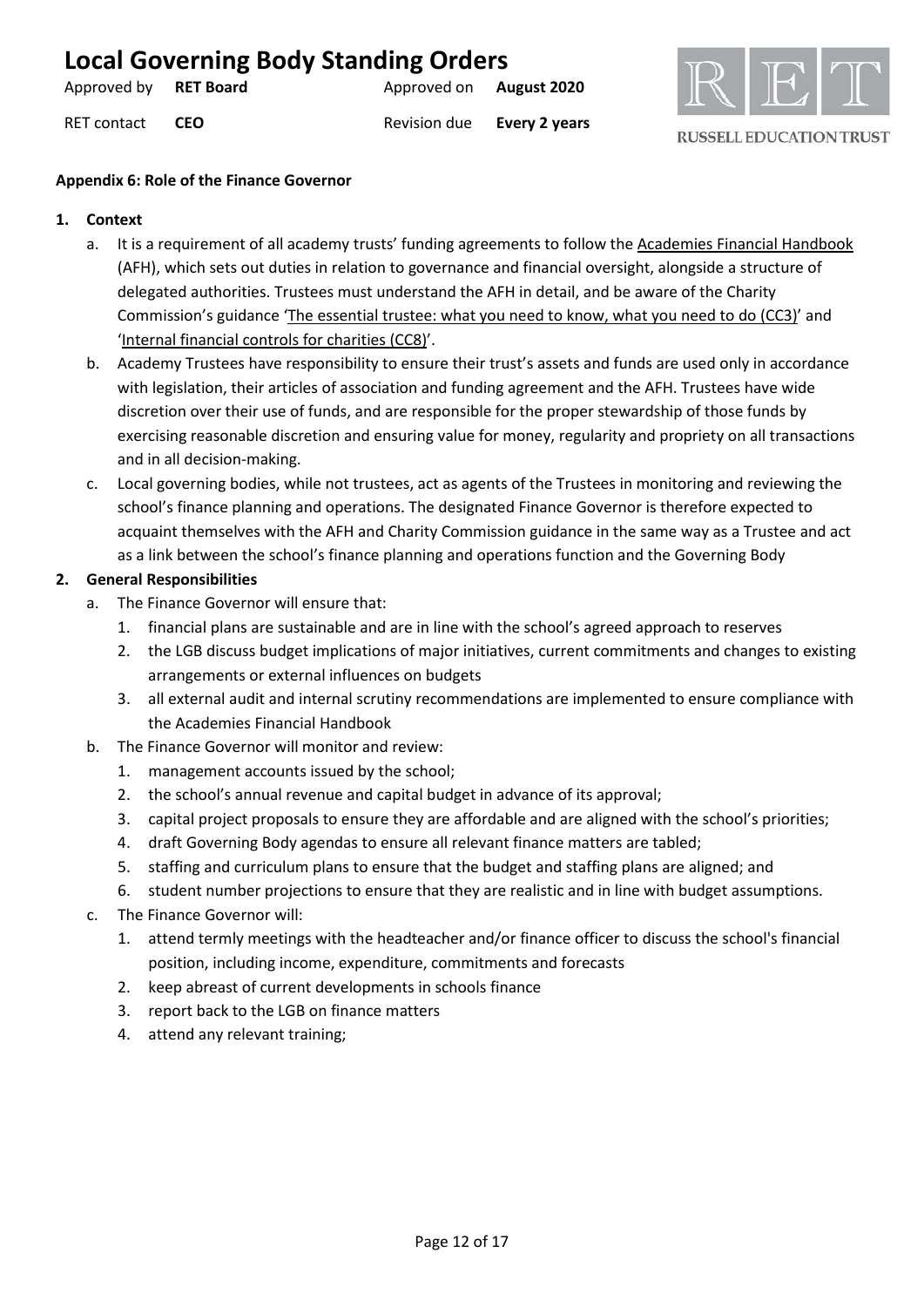| Approved by RET Board |            | Approved on <b>August 2020</b> |                      |
|-----------------------|------------|--------------------------------|----------------------|
| RET contact           | <b>CEO</b> | Revision due                   | <b>Every 2 years</b> |



### **Appendix 7: Role of the School Governor**

### **1. Core Purpose**

To contribute to the work of the Trust and Local Governing Body (LGB) in ensuring high standards of achievement for all children and young people in the school by:

- a. contribute to the school's vision, ethos and strategic direction
- b. holding the headteacher to account for the educational performance of the school and its students
- c. overseeing the financial performance of the school and making sure its money is well spent

### **2. Trustees and Governors**

The governors of RET are the Directors, who are members of the Board. While retaining overall responsibility, the board delegates many of its functions and activities to local governing bodies and headteachers through its scheme of delegation. In that capacity, local governors act as representatives of the Board both collectively and individually in named roles.

### **3. Activities**

As part of the LGB, local governors are expected to:

- a. Understand the strategic framework set by RET
- b. Contribute to the strategic discussions with the Headteacher and RET at meetings which determine:
	- 1. the vision and ethos of the school within the Trust
	- 2. clear and ambitious strategic priorities and targets for the school
	- 3. that all children, including those with special educational needs, have access to a broad and balanced curriculum
	- 4. the school's budget, including the expenditure of the pupil premium allocation
	- 5. the school's staffing structure and key staffing policies
	- 6. the principles to be used by school leaders to set other school policies
- c. Hold the senior leaders to account by monitoring the school's performance; this includes
	- 1. agreeing the outcomes from the school's self-evaluation and ensuring they are used to inform the priorities in the school development plan
	- 2. considering all relevant data and feedback provided on request by Trust and school leaders and external sources on all aspects of school performance
	- 3. asking challenging questions of Trust and school leaders
	- 4. ensuring senior leaders have arranged for the required audits to be carried out and receiving the results of those audits
	- 5. ensuring senior leaders operating effectively within policies set at Trust and school level
	- 6. acting as a link governor on a specific area or issue, making relevant enquiries of the relevant staff, and reporting to the LGB on the progress on the relevant school priority
		- some specific areas and roles require a named governor to be appointed, usually at the start of each school year; these roles include: Chair, Vice-Chair, Safeguarding, Inclusion, Behaviour and Attendance, Health and Safety, and Finance (detailed role descriptions are attached as appendices)
		- other areas or issues may merit the specific input of an individual governor depending on the school's needs and development plan e.g. MAGT, RSE or PSHCE. The LGB may task individuals with these roles and the principles of operation will follow those outlined in the appendices
	- 7. listening to the school's stakeholders: students, parents, staff, and the wider community, including local employers and reporting that to the LGB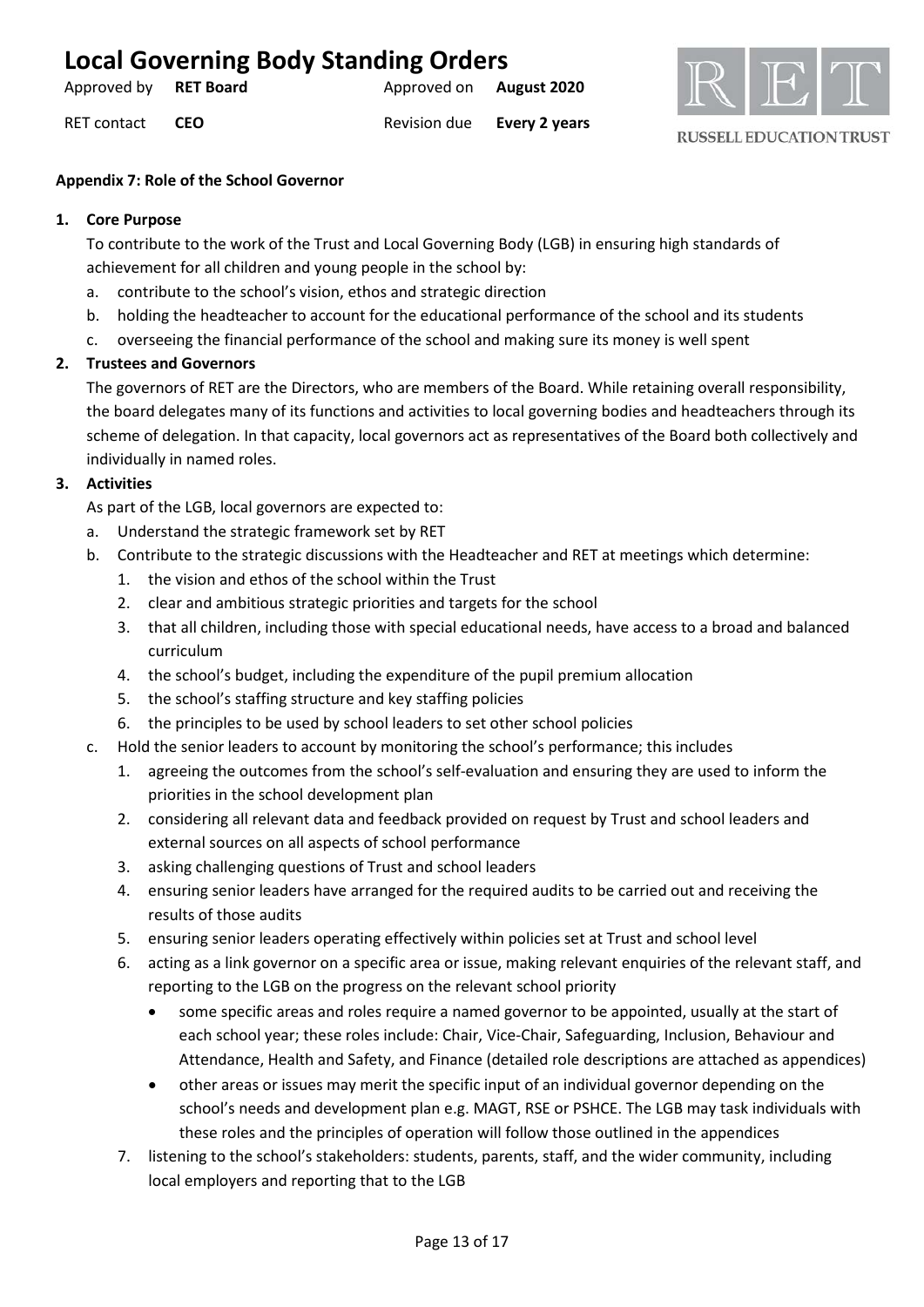| <b>Local Governing Body Standing Orders</b> |            |                                |                            |
|---------------------------------------------|------------|--------------------------------|----------------------------|
| Approved by <b>RET Board</b>                |            | Approved on <b>August 2020</b> |                            |
| RET contact                                 | <b>CEO</b> |                                | Revision due Every 2 years |



- d. Ensure the school staff have the resources and support they require to do their jobs well, including the necessary expertise on business management, external advice where necessary, effective appraisal and CPD, and suitable premises, and that the way in which those resources are used has impact.
- e. When required, serve on panels of governors to:
	- 1. appoint the headteacher and other senior leaders
	- 2. appraise the headteacher
	- 3. set the headteacher's pay and agree the pay recommendations for other staff
	- 4. hear later stages of staff grievances and disciplinary matters
	- 5. hear appeals about student exclusions

### **4. Strategic versus Operational**

- a. The role of a local governor is largely a thinking and questioning role, not a doing role.
- b. A local governor does NOT:
	- 1. write school policies
	- 2. undertake audits of any sort whether financial or health and safety even if the governor has the relevant professional experience
	- 3. spend much time with the students of the school there are however some voluntary roles that governors may undertake and they are encouraged to visit school activities.
	- 4. fundraise this is the role of the PTA, the LGB should consider income streams and the potential for income generation, but not carry out fundraising tasks
	- 5. undertake classroom observations to make judgments on the quality of teaching (they may however join senior staff and RET advisers on learning walks better to understand teaching and learning in the classroom) – the LGB monitors the quality of teaching in the school by requiring data from the senior staff and from external sources
	- 6. do the job of the school staff if there is not enough capacity within the paid staff team to carry out the necessary tasks, the LGB needs to consider and rectify this

### **5. Expectations**

In order to perform their role well, a local governor is expected to:

- a. get to know the school, including visiting the school occasionally during school hours and gaining a good understanding of the school's strengths and weaknesses
- b. attend induction training and regular relevant training and development events
- c. use The Key for School Governors or other high-quality online resources as self-development tools
- d. attend meetings and read all the papers before the meeting
- e. act in the best interests of all the students of the school
- f. behave in a professional manner, as set down in the LGB code of conduct, including acting in strict confidence

### **6. Expenses**

a. Governors may receive out of pocket expenses incurred as a result of fulfilling their role as governor. See the Governor Expenses Policy.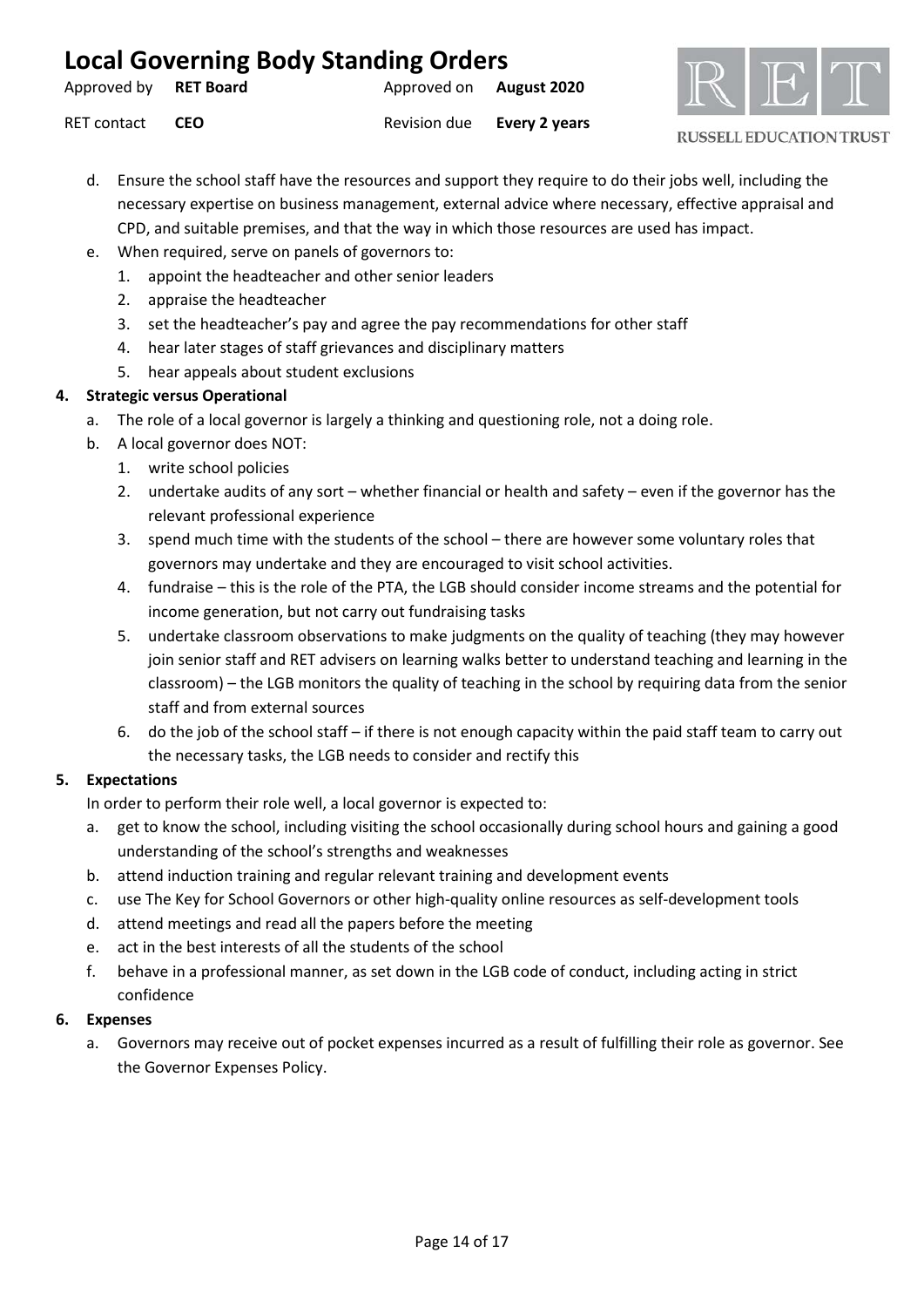| <b>Local Governing Body Standing Orders</b> |      |                                |                            |
|---------------------------------------------|------|--------------------------------|----------------------------|
| Approved by RET Board                       |      | Approved on <b>August 2020</b> |                            |
| RET contact                                 | CFO. |                                | Revision due Every 2 years |



### **Appendix 8: Governor Code of Conduct**

This code sets out the expectations of and commitment required from governors in order for the Local Governing Body (LGB) to properly carry out the tasks delegated to it by the RET Board.

*This Code should be read in conjunction with the RET Scheme of delegation. In particular, we understand that the LGB of our School operates under the overall control of the RET Board, according to the Scheme of Delegation for the Trust. All references below to the role of the LGB are assumed to include this relationship with the RET Board.*

## **Asindividuals on the LGB we agree to the following:** *Role & responsibilities*

- We understand the purpose of the Trust, LGB and the role of the HT and Senior Leadership Team (SLT)
- We accept that we have no authority to act individually, except when the LGB has given us delegated authority to do so, and therefore we will only speak on behalf of the LGB when specifically authorised to do so.
- We will only speak on behalf of the LGB with the agreement of the RET CEO.
- We accept collective responsibility for all decisions made by the RET Board and LGB or its delegated agents. This means that we will not speak against majority decisions outside the LGB meeting.
- We have a duty to act fairly and without prejudice and, in so far as we have responsibility for staff, we will fulfil all aspects of the role of a good employer delegated to us.
- We will encourage open governance and will act appropriately.
- We will consider carefully how our decisions may affect the community and other local and RET schools.
- We will always be mindful of our responsibility to maintain and develop the ethos and reputation of our School/group of schools. Our actions within the School and the local community will reflect this.
- In responding to complaints, we will follow the procedures of the Trust.
- We will work with the Trust to support and challenge the HT and SLT
- We will accept and respect the difference in roles between the LGB and staff, ensuring that we work collectively for the benefit of the School
- We will respect the role of the HT and SLT and their responsibility for the day to day management of the School and avoid any actions that might undermine such arrangements
- We agree to adhere to the School's rules and polices, and the procedures of the LGB as set out by The Trust, Standing Orders and law
- When speaking or writing we will be mindful of our governing role and we will ensure our comments reflect current School policy even if they might be different to our personal views
- When communicating in private circumstances (including on social media) we will be mindful of the reputation of the School and make no informal communications involving the School or matters related to School
- For this reason, we accept the right of RET/the RET Board to monitor our social media output.

### *Commitment*

- We acknowledge that accepting office as a governor involves the significant commitment of time and energy.
- We will each accept our fair share of LGB responsibilities, including service on committees or working groups.
- We will make full efforts to attend all meetings and explain in advance if we are unable to.
- We will get to know the School well and respond to opportunities to involve ourselves in School activities.
- We will visit the School, with all visits arranged in advance with the HT and undertaken within the framework established by the LGB/Trust.
- When visiting the School in a personal capacity (i.e. as a parent or carer), we will maintain our underlying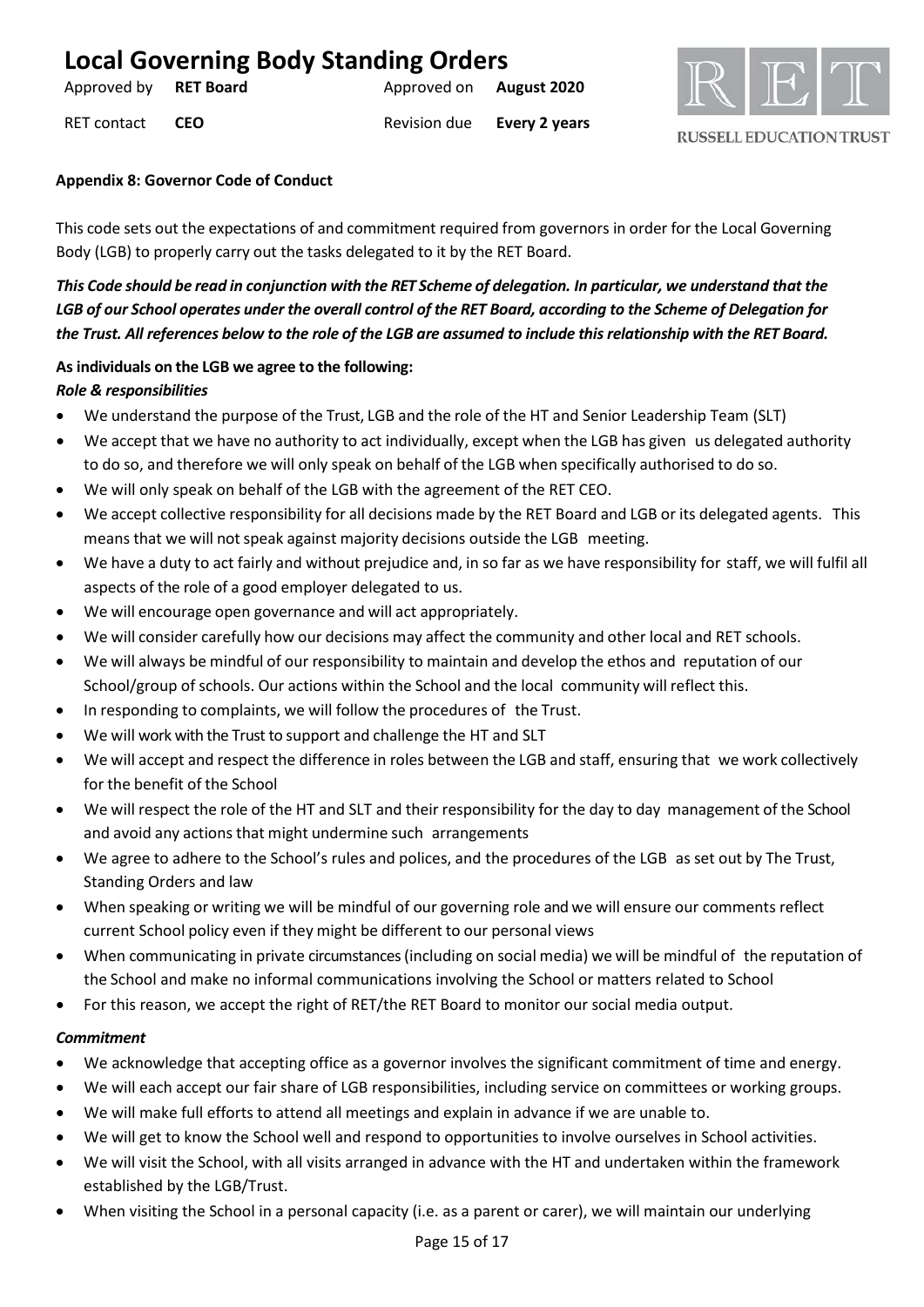| <b>Local Governing Body Standing Orders</b> |            |                                |                            |
|---------------------------------------------|------------|--------------------------------|----------------------------|
| Approved by RET Board                       |            | Approved on <b>August 2020</b> |                            |
| RET contact                                 | <b>CEO</b> |                                | Revision due Every 2 years |



responsibility as a Governor, but strive not to confuse the two, particularly with staff.

- We will consider seriously our individual and collective needs for induction, training and development, and will take advantage of the training offered by School or Trust.
- We accept that in the interests of open governance, our full names, date of appointment, terms of office, roles on the LGB, attendance records, relevant business and pecuniary interests, category of Governor and the body responsible for appointing us will be published on the School's website.
- In the interests of transparency we accept that information relating to Governors will be collected and logged on the DfE's national database of governors.

### *Relationships and Conduct*

- We will strive to work as a team in which constructive working relationships are actively promoted.
- We will express views, courteously and respectfully in all our communications with other governors, the clerk to the LGB, the Trust and School staff, both in and outside of meetings.
- We will support the chair in their role of ensuring appropriate conduct both at meetings and at all times.
- We will be mindful of our role as a local governing body and part of a Multi Academy Trust
- We will seek, under the direction of the Headteacher, to develop effective working relationships with RET, the HT and SLT, staff and parents, and other relevant agencies and the community.

### *Confidentiality*

- We will observe complete confidentiality when matters are deemed confidential or where they concern specific members of staff or pupils, both inside or outside School.
- We will exercise the greatest prudence at all times when discussions regarding. School/Trust business arise outside an LGB meeting.
- We will not reveal the details of any LGB or Cttee vote or discussion.
- We will ensure all confidential papers are held and disposed of appropriately.

### *Conflicts of interest*

- We will record any pecuniary or other (business) interest (including those related to people we are connected with including year group or children) that we have in connection with the LGB's business in the Register of [Business] Interests, and if any such conflicted matter arises in a meeting we will offer to leave the meeting for the appropriate length of time.
- We accept that the Register of [Business] Interests will be published on the School's website.
- We will also declare any conflict of loyalty or interest at the start of any meeting should the situation arise.
- We will act in the best interests of the School as a whole and not as a representative of any group, even if elected to the LGB.

### **Ceasing to be a Local Governor**

• We understand that the requirements relating to confidentiality will continue to apply after a Local Governor leaves office

### **Breach of this code of conduct**

- If we believe this code has been breached, we will raise this issue with the chair and the chair and CEO will investigate; the LGB will only use suspension/removal with the approval of the RET CEO (RET Complaints Procedure).
- Should it be the chair that we believe has breached this code, RET Complaints Procedure should be followed.